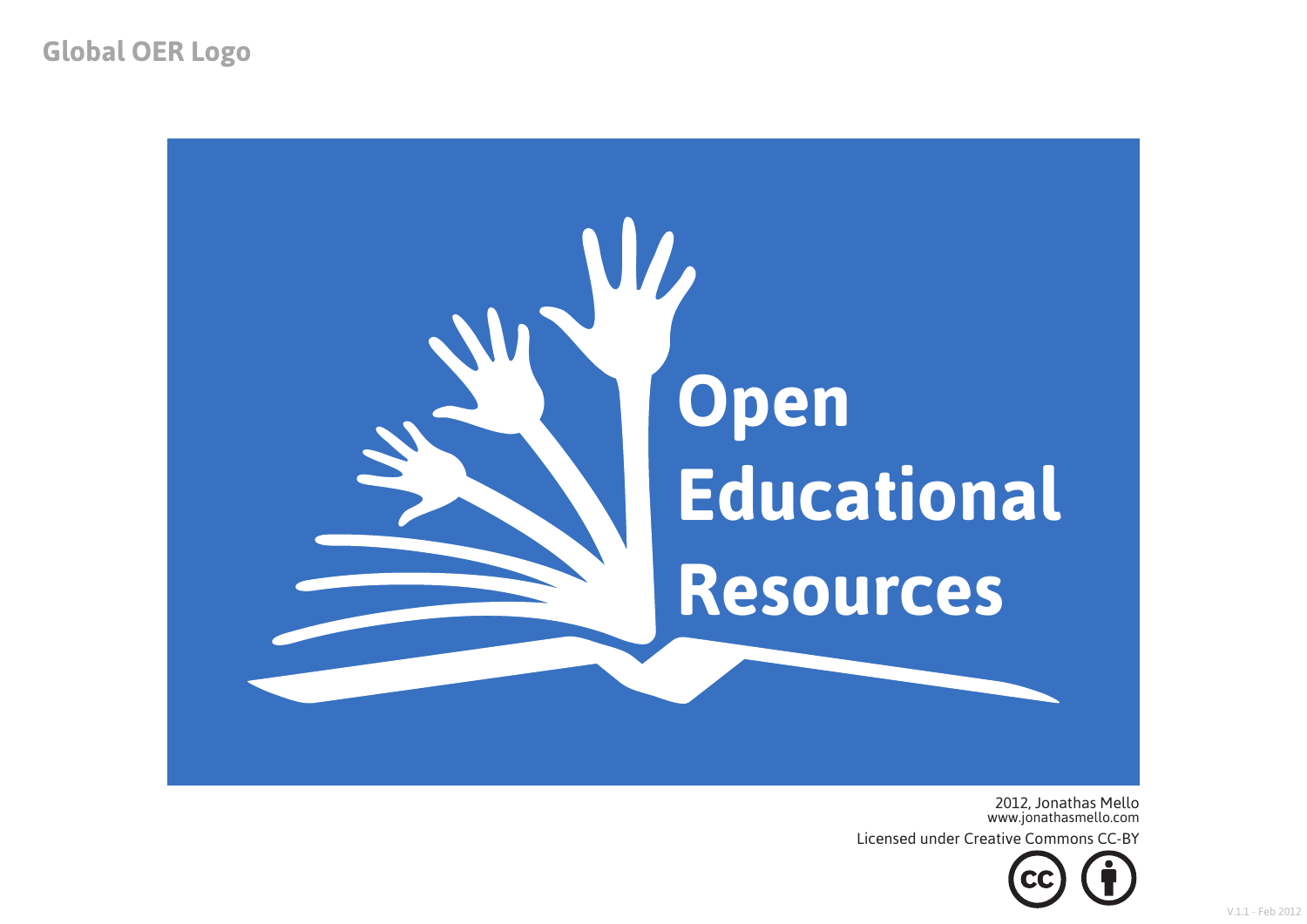## **UN Languages versions**











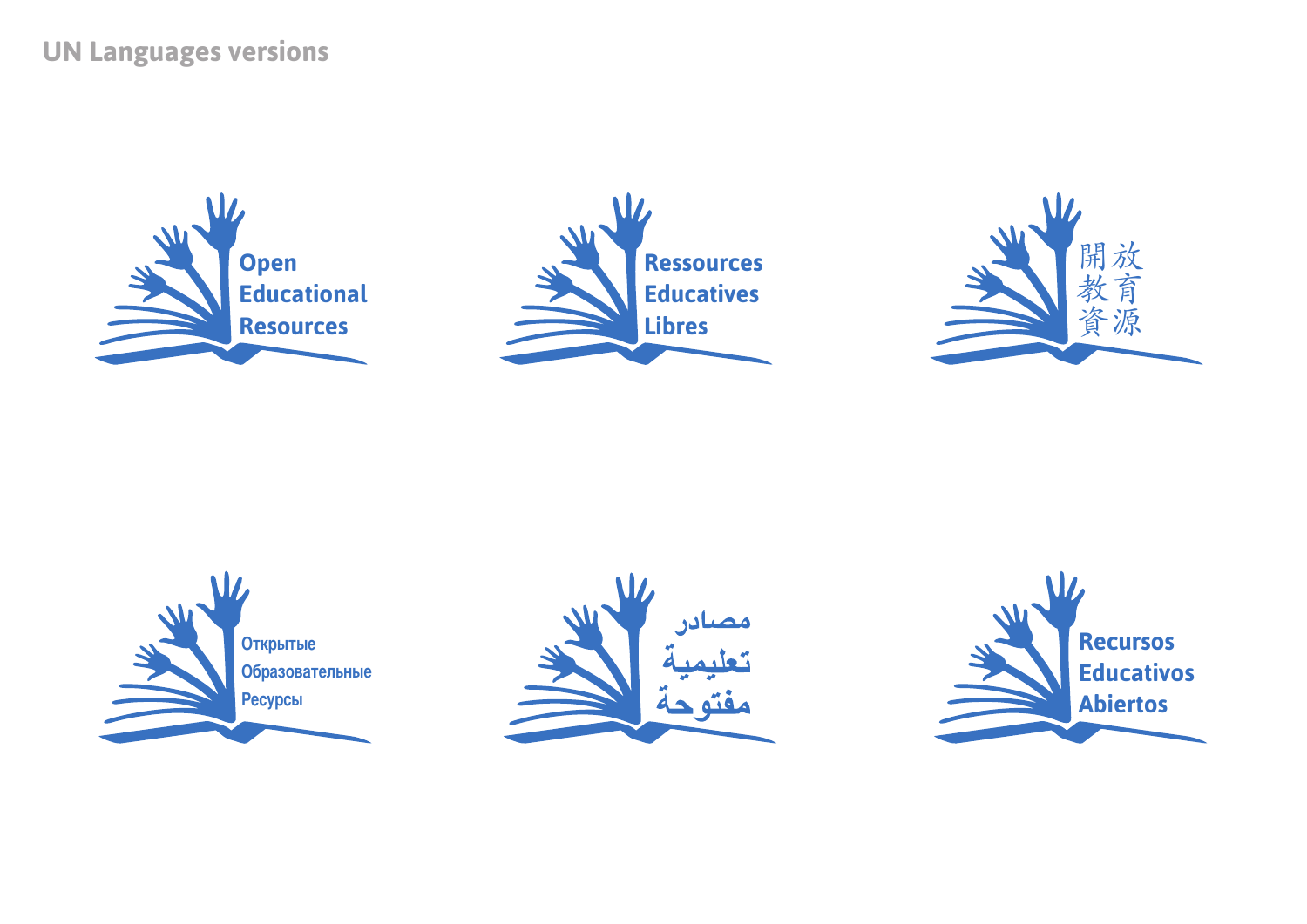### **Explanation**

The Open Educational Resources logo expresses subtle and explicit representations of the subjects and goals of OER. The overall aesthetic figure is highly iconic and identifiable in different sizes, in a balanced proportion that easily fits different applications. The main lines were drawn in an organic way, transmitting the human/personal role in OER, turning away from a technicist or materialist focus. The half-circle shape calls on the idea of a rising sun and upward direction.

# **Open Educational Resources**

This section represents an open book cover, showed in a profile view. Its shape

and variation in width recalls a common symbol of a flying bird, representing freedom, no borders, progress and diffusion.

The three sheets of paper reinforce the idea of a book, a traditional resource of education. Its angle gives a notion of dynamism and movement towards the center of the picture



Following the sheets of paper, the three hands stand for the collaboration and collective knowledge involved in OER practices. Having the hands as the main focus of the logo reflects the main purpose of OER: human education. The increasing size of the hands show the increasing interest, development and use of OER.

## **Open Educational Resources**

The "OER" (or "REL", "REA"...) words are part of the logo, completing the semi-circular shape of the logo, creating a complete symbol. The words are meant to be changed according to different languages, linking the global symbol to local interests.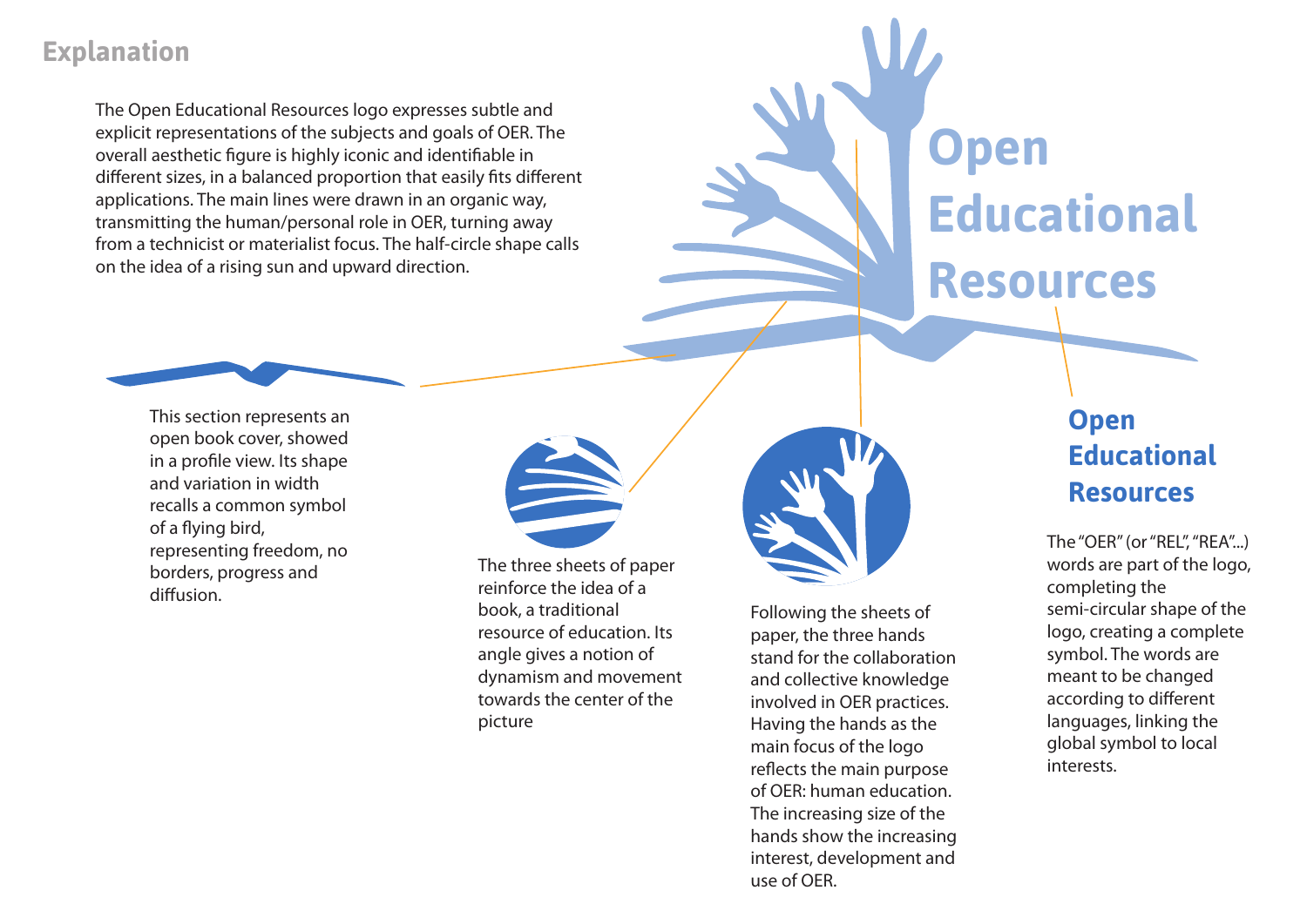## **Technical details**



6 X